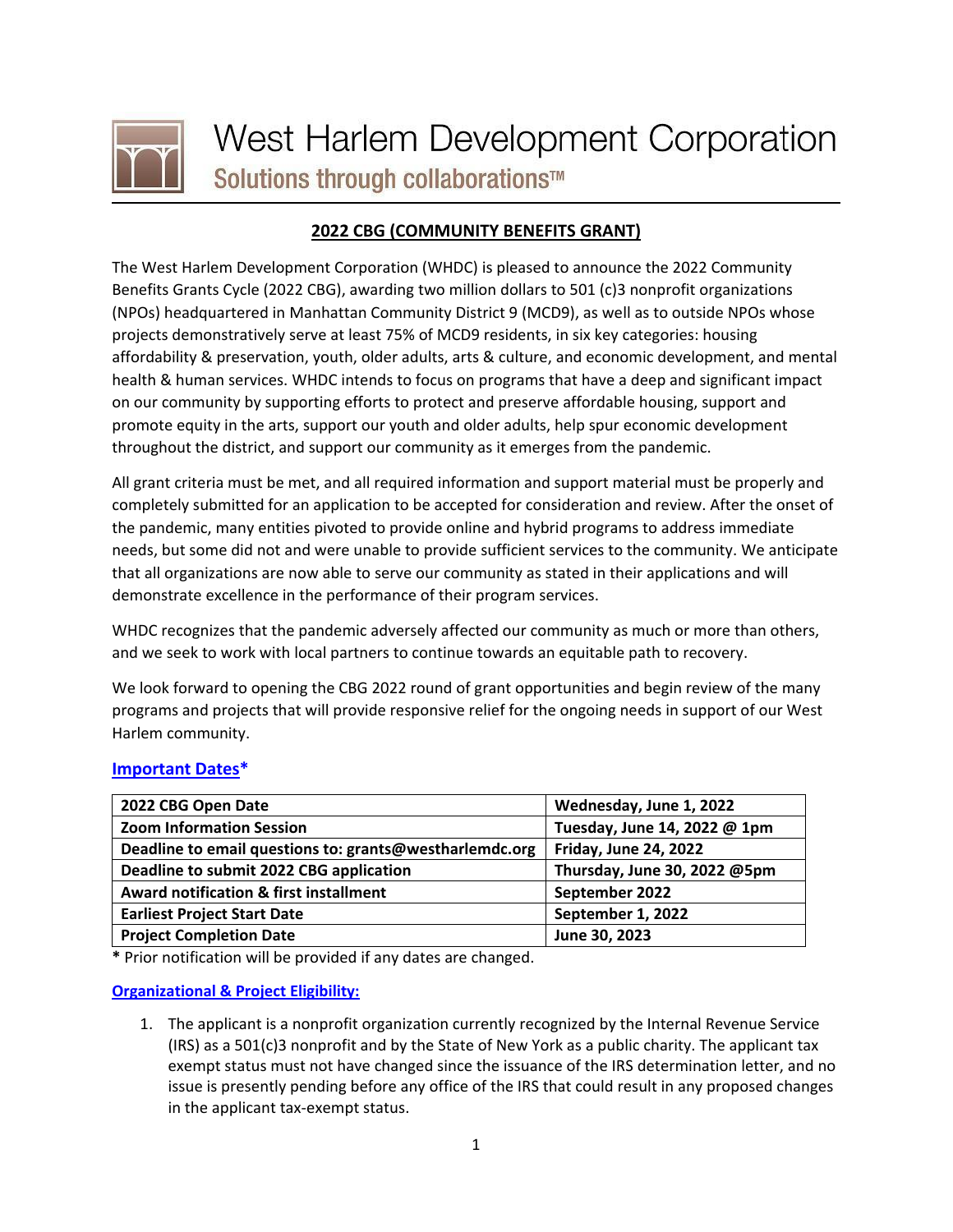- 2. Eligible nonprofit organizations that have been funded for the 2021 and 2022 WHDC Community Benefit Grants are eligible to apply.
- 3. Newly formed organizations, that is, within the last 12 months, may apply if they can demonstrate prior program service in MCD9 (Manhattan Community District 9).
- 4. The proposed project should serve MCD9 residents, not the applicant organization (WHDC does not support expenses that are essentially general support or internal capacity building). However, if awarded funding and if the public services are delivered as described, the organization can use its 2022 CBG funding to cover any operating costs (such as staff salaries, space rental, etc.) directly associated with the proposed project.
- 5. The proposed project must include as a principal goal a demonstrable priority area service within MCD9.
- 6. The proposed project and its activities must be clear and contain measurable goals that can be evaluated during and at the end of the award term.
- 7. The proposed project must be within the organization's program services, administrative and fiscal capabilities.
- 8. The proposed project budget must include diverse financial resources and **cannot** include inkind donations or expenses. WHDC will not fund more than 50% of the proposed project budget. A funding mix that includes foundation and corporate support, other government support, private contributions, cash, and earned income (where appropriate) is desirable.
- 9. Proposed projects that contain fees to individuals should be of a level consistent with a proper wage.
- 10. The proposed project must be covered by the applicant organizations General Liability Insurance and its service activity must comply with the Americans with Disabilities Act (ADA).

## **Grant Amounts for Sole or Collaborative Applicant Projects**

Grant awards are determined on a competitive basis and award amounts based on community impact and will be made in one of two application type: Sole or Collaborative Applicants.

#### **Sole Applicants**

Eligible organizations applying as a sole applicant may apply for a grant ranging from **\$5,000 to \$25,000.** 

Sole applicant awardees will receive their funds in two installments: an initial advance payment of 50% upon grant award, and another 50% upon successful submission of your interim report. A final report will be required at the end of the project or grant term, whichever comes first. Final reports not submitted will prohibit the organization from applying in future WHDC funding cycles.

#### **Collaborative Applicants**

WHDC will give priority to proposals that leverage CBG grant funds and the organization's own resources through collaborations with federal, state, city, and private agencies for projects with larger district wide scope and community impact, with clearly defined and measurable outcomes. An applicant's vendor(s) are not considered partners for collaborative applications.

Eligible organizations applying in collaboration with one or more other organizations may apply for a grant from **\$26,000 to \$50,000.**

Collaborative applicant awardees will receive their funds in three (3) installment payments: an initial advance payment of 50% upon grant award, and another 35% upon success submission of your interim report, and the last 15% upon successful submission of a final report at the end of the project or grant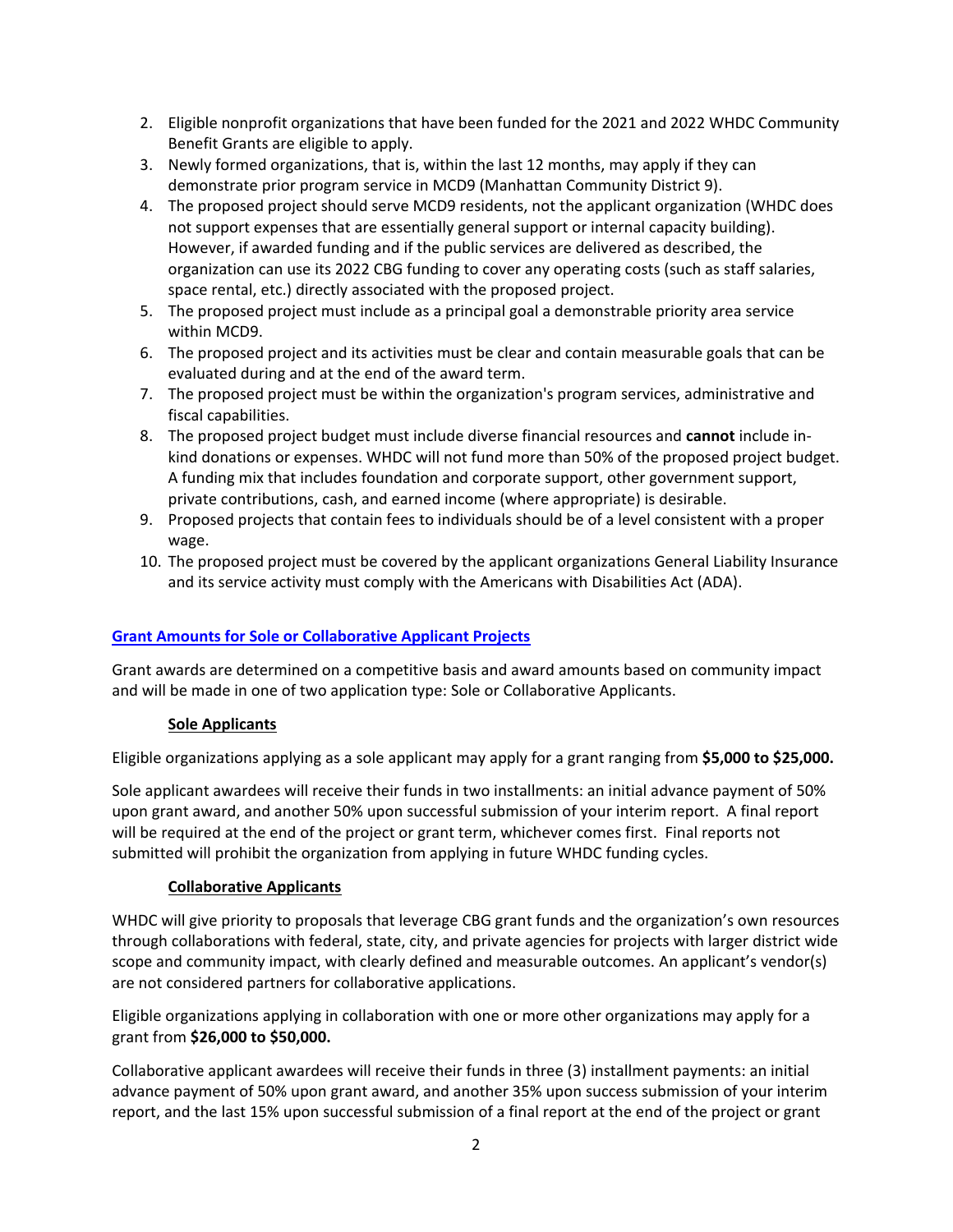term, whichever comes first. Final reports not submitted will prohibit the organization from receiving the final 15% installment and keep them from applying in future WHDC funding cycles.

The lead applicant in collaborative projects must be a MCD9 nonprofit organization and must name the partnering agencies or organizations in their application narrative and submit co-signed partnering agreements at the time of making their application. WHDC will give priority to proposals that leverage CBG grant funds and the organization's own resources through collaborations with one or more federal, state, city, and private agencies for projects with larger district wide scope and community impact.

#### **Sole and Collaborative Applicants**

Sole or Collaborative applicants may only request support for one (1) project in one priority area and will not be considered for funding in both individual and collaborative applications.

Each type of applicant is expected to start and end their projects as indicated above and must complete all programming as proposed regardless of the amount awarded.

WHDC is increasingly focused on accountability and stated outcomes that are critical to the project's success, therefore, WHDC wants to know what the benefits of their funding will be as well as the expected success rates.

WHDC's Staff and Board of Directors reserves the right to amend the project amounts based on the proposals submitted. WHDC reserves the right to publish parts or whole applications, project reports, and images on its website.

#### **Boundaries**

West Harlem encompasses the MCD9 neighborhoods of Morningside Heights, Manhattanville, Hamilton Heights, and Sugar Hill. Extending from 110th Street to 155th Street, the boundaries are Cathedral Parkway on the south to 155th Street on the north; Manhattan, Morningside, St Nicholas, Bradhurst, and Edgecombe Avenues on the east to the Hudson River on the west. You may see a district map here [http://www.cb9m.org/district.](http://www.cb9m.org/district)

The underlying requirement for all proposals is that they serve the community residents of West Harlem, through services of recognized impact and quality and that are accessible to the public. Funded projects can be as different as the organizations providing them, but they will all have a common commitment to MCD9 and public participation in five priority areas as outlined below.

#### **Priorities and Criteria**

Applicants should propose projects that address the following priority areas and should clearly demonstrate how the proposed services specifically address West Harlem's residents. Proposed projects serving youth, adults, older adults and small businesses may be applied within any one of the priority area categories.

#### **Priority Areas:**

1. **Health & Human Services** - Projects that demonstrate that they promote and protect the health of MCD9 residents and provide essential human services to many.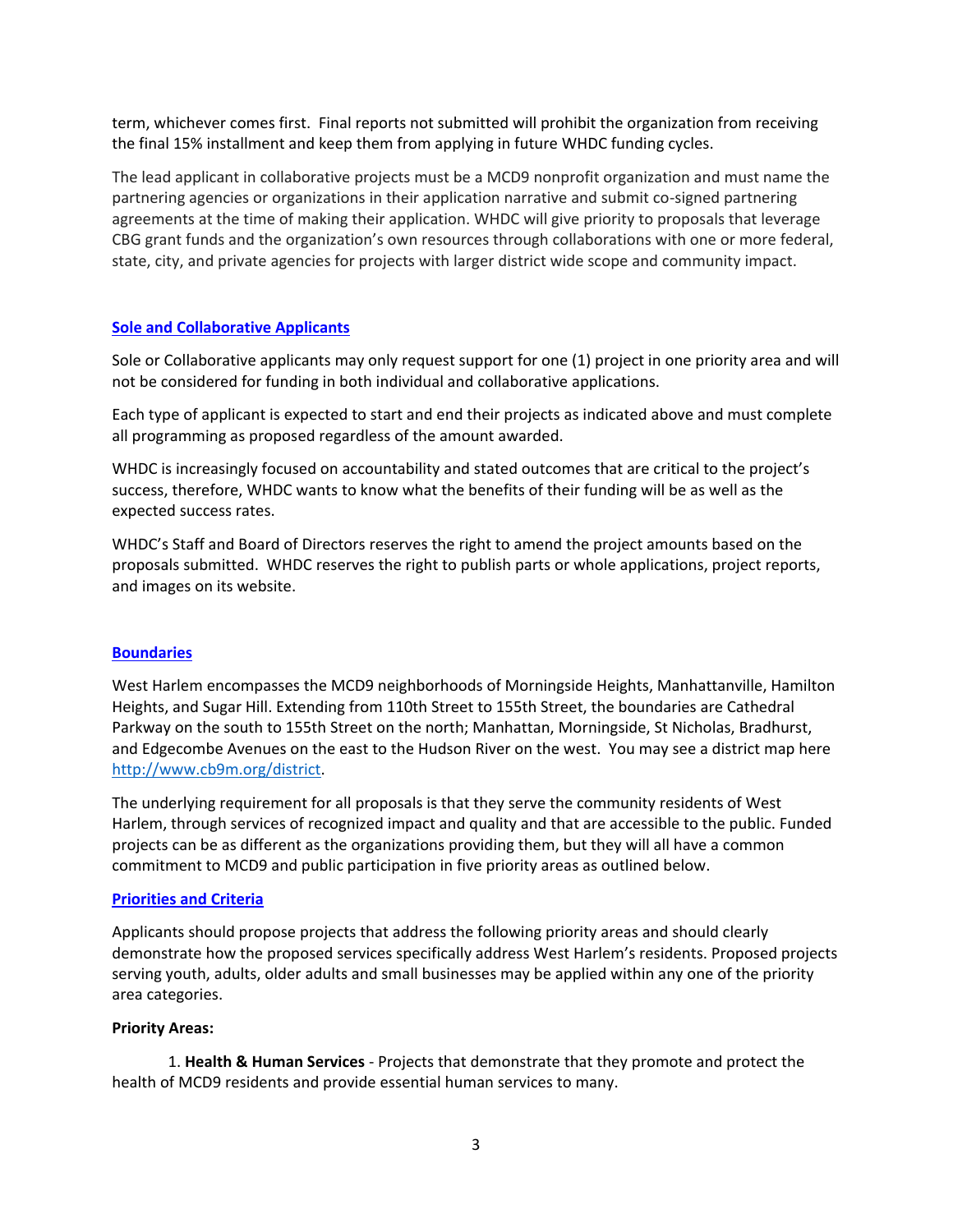2. **Housing Affordability & Preservation** - Projects that preserve and sustain affordable housing, that support racial equity and economic security, access to permanent housing opportunities and that provide a mechanism to ensure that the residential units remain affordable over time for MCD9 residents.

3. **Economic Development** - Projects that engage MCD9 local businesses, tackling current challenges, and advancing entrepreneurial economic growth as well as workforce development.

4. **Youth & Older Adults Services** - Projects in this priority area provide instruction to support older adults and youth by creating a strong foundation for growth and stability that educate and empower them.

5. **Arts & Culture** - Projects that cultivate, support, and promote the works of West Harlem artists and arts & culture organizations who create and work in MCD9. Projects that have a commitment to public service and public participation that not only commemorates and preserves West Harlem's rich cultural history but also celebrates its rich cultural diversity.

#### **Ineligibility**

2022 CBG **will not fund** proposed project-based services where:

- the applying organization is the sole applicant or collaborator in another application.
- project funding is largely allocated to an individual.
- the applying organization has not completed a prior year's reporting requirement.
- project activities take place outside the CBG Cycle term (September 1, 2022–June 30, 2023).
- project activities that are clearly fundraising events and receptions.
- project funding will be used for capital construction or renovation of facilities.
- project activities are sectarian, with religious content.
- any grant funds are proposed for lobbying or government advocacy efforts.
- grant fund payments are made directly to third-party fiscal sponsors.

#### **2022 CBG Application**

The following are questions that the applicant will answer as they move through WHDC's [Fluxx](https://westharlemdc.fluxx.io/) [\(https://westharlemdc.fluxx.io/\)](https://westharlemdc.fluxx.io/user_sessions) application portal. They are provided here so that the applicant may prepare their answers in advance. It is highly recommended that answers are crafted, prepared, and reviewed (6,000 character count) on a word processor first, and then pasted into the appropriate answer box.

**---------------------------------------------------------------------------------------------------------------------------------------**

#### **Executive Summary**

In this section the applicant will be asked to provide a brief project summary and some perfunctory information about the applying organization and the proposed project. The information below will be used when WHDC announces and lists this cycle CBG awardees and will require you to answer the following: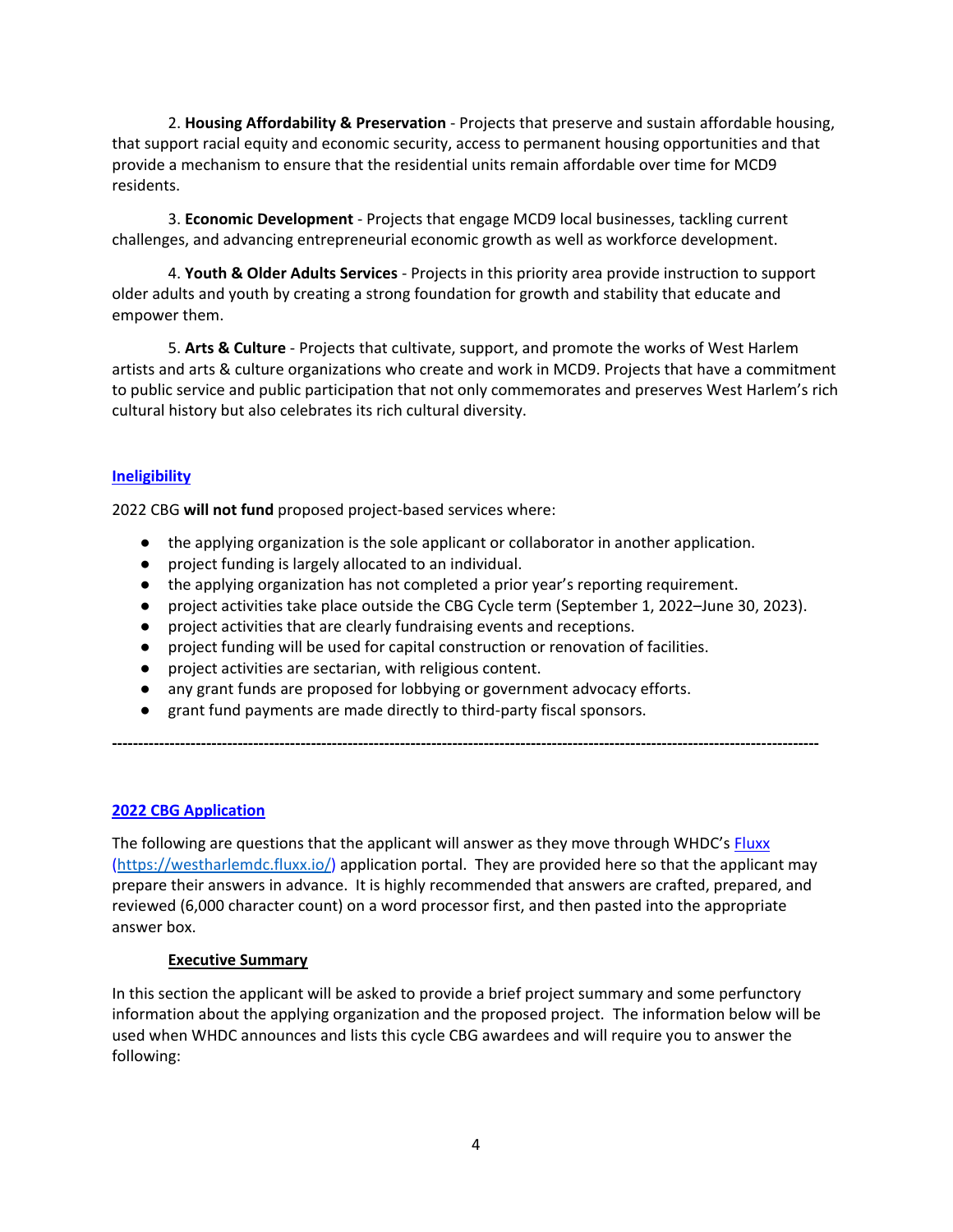- Executive Summary a brief description of the proposed project that should answer the questions, who, what, when, where, why, and how often, especially the organization(s) involved, duration (start & finish) and funding amount request. (500-character limit)
- Title of Proposed Project.
- Priority area selection that best aligns with your application, a dropdown option.
- Applicant organization type, a dropdown option to select whether applicant is MCD9 based or an outside NPO whose proposed project benefits 75% MCD9 residents.
- How many MCD9 residents will directly benefit from this project.

#### **Statement of Need**

Here, the applicant will provide a clear identification of one WHDC priority area and how the applicant relates it to identified needs in West Harlem. Applicants should cite specific evidence to support identified community needs. (2,000-character limit):

#### **Project Narrative**

Here, the applicant will describe the overall project, goals, and the strategies your organization will employ to implement the project. Be sure to state any assumptions that you make that are critical to your planned success. Project Goals - Describe your overall goals, why you chose your priority area, the target population, and where they reside. Include objectives, activities, and milestones. (2,000-character limit)

#### **Implementation Plan**

Here, the applicant will provide an implementation plan with a timeline of the project and an assessment of success. (1,500 characters limit)

## **Generated Material**

Here, the applicant will provide a list of marketing and collateral materials and/or work products that will be generated during the development and implementation of the proposed project. (1000-character limit)

## **Outcomes**

Here, the applicant will clearly state the desired results of all project activities. Please answer these five questions: What will change? How many will change? What is the magnitude of change? What type of change will take place? When will the change take place? (2,000-character limit)

## **Organizational, Administrative, and Fiscal Capacity**

Here, the applicant will provide information on the structure, staffing, and relevant experience of your organization. Describe how these factors contribute to your organization's ability to successfully execute the project activities and meet your and WHDC's expectations. If your application is a collaboration, state how the resources of each collaborator will contribute to the goals of the project. (2,500-character limit)

## **Project Budget Template and Budget Narrative**

There will be one Excel Project Template to be downloaded, completed and uploaded directly into Fluxx.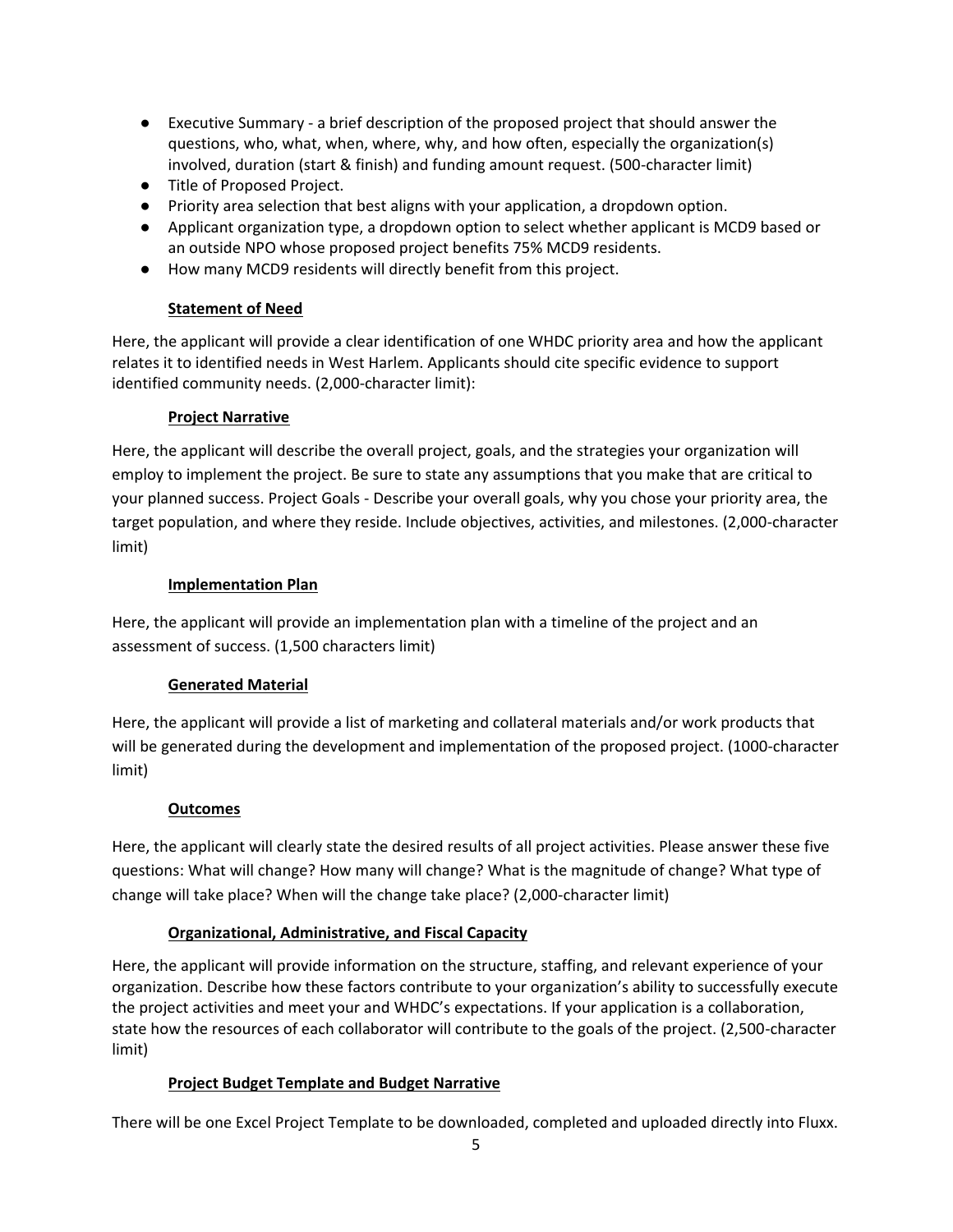Here, the applicant will be asked to provide a project budget narrative that corresponds with project activities and line items on the appropriate Excel Project Budget Template form provided. (2,000 character limit) **Your budget narrative must include** an explanation of the following:

- Detail income and expenses for your project.
- Include funding sources, both confirmed and anticipated.
- Where a collaboration partnership is proposed, detail income and expenses made by each partner, indicating whether the amounts have been received or anticipated, and if restricted to a particular line-item use and project.
- Only include in-kind contributions in the narrative, not in the project budget template.

#### **Proposal Review Points - Distribution As Follows:**

| <b>Executive Summary</b>                            | 10 |
|-----------------------------------------------------|----|
| <b>Statement of Need</b>                            | 15 |
| <b>Project Narrative</b>                            | 30 |
| Organizational, Administrative, and Fiscal Capacity | 20 |
| <b>Budget and Budget Justification</b>              | 15 |
| Priority Emphasis and Overall Impression            | 10 |
| <b>Total Maximum Score</b>                          |    |

#### **Supporting Documents**

Document Checklist to be included with the CBG online project application:

- [] Completed WHDC Budget Template.
- [ ] Most recently submitted IRS Form 990, and NYS Charities filing CHAR500 for the organization's FY2020 or FY2021, whichever is later. You may submit your CANDID PROFILE LINK if the most up-to-date financials can be viewed here.

[ ] Organization 501(c)3 IRS Letter of Determination. You may submit your NY CHARITIES BUREAU PROFILE LINK.

[ ] List of most up-to-date Board of Directors, their position, professional affiliation, email address and phone number.

[] Official Financial Report of the Organization. \*

[ ] Collaboration Agreement between partners for this application under this request signed by both organizations.

The applicant will also be asked to provide an affirmative answer to these following questions (and be ready to provide proof of coverage upon request):

● Insurance: Will the services described in this application be covered by Comprehensive General Liability insurance? yes / no

Every funded organization is expected to comply with Americans with Disabilities Act (ADA)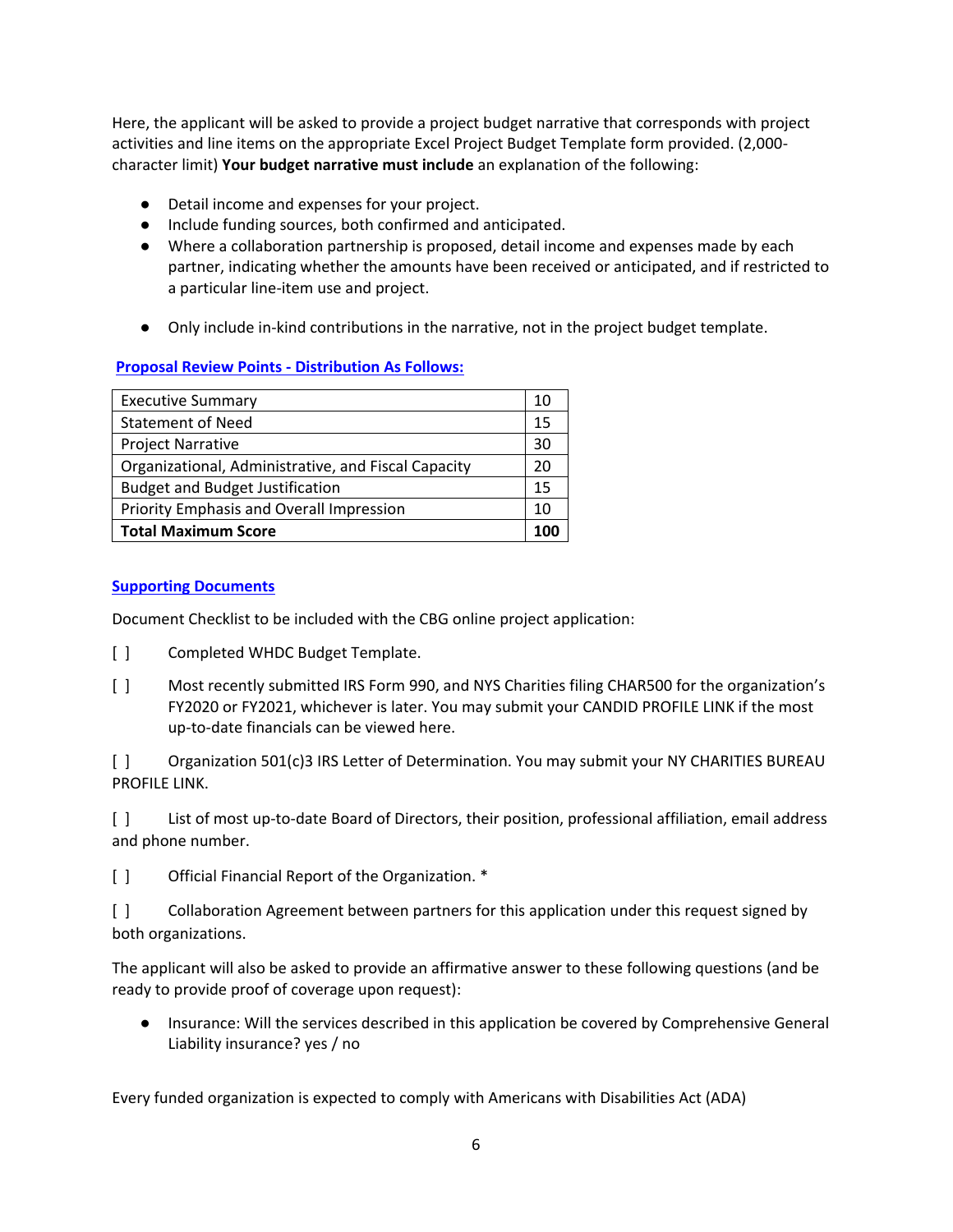- \* Based on your operating income, provide an **Official Financial Report of the Organization:**
- Under \$50,000: FY19 or FY20 IRS 990-N and Signed Treasurer's Financial Report;
- \$50,000 or over but less than \$250,000: FY19 or FY20 IRS 990;
- \$250,000 or over but less than \$750,000: FY19 or FY20 IRS 990 and Independent Accountant's Review (IAR);
- \$750,000 or over: FY19 or FY20 IRS 990 and Audited Financial Statement.

#### **Grant Award Installment Payments & Interim and Final Reports**

WHDC will provide prospective grantees with a budget and report template to submit periodic reports. The Interim Report will be due 4-6 months following the award notification, or when the initial 50% installment has been expended, whichever is first. Reminders will be announced at least 1 month in advance of the midterm period.

As mentioned above, grant award payments will be made in two installments for CBG Sole Applicant grants of between \$5,000- \$25,000, as follows:

- Notification of Approved Application (50% of grant award)
- Interim Report (50% of grant award)

Grant award payments will be made in three installments for CBG Collaborative grants of between \$26,000- \$50,000, as follows:

- Notification of Approved Application (50% of grant award)
- Interim Report (35% of grant award)
- Final Report (15% of grant award)

The last two payments will be subject to satisfactory evaluations that will assess progress towards project goals. Virtual and/or in-person site visits will take place by WHDC staff during the grant cycle.

All Installment Payments will be made via Electronic Fund Transfer or EFT. The sole and lead collaborative applicant awardees will be asked to provide the necessary information in their Award Letter Agreement.

All funded organizations are expected to move forward with their projects regardless of the dates of notification and first disbursement of funds.

Every organization must report on its use of CBG funds provided by WHDC according to a schedule established by and on the appropriate Excel Project Budget Template reporting forms. Organizations that do not comply with reporting requirements in a timely manner may lose current-year funding and may be ineligible for future funding.

#### **WHDC Credit**